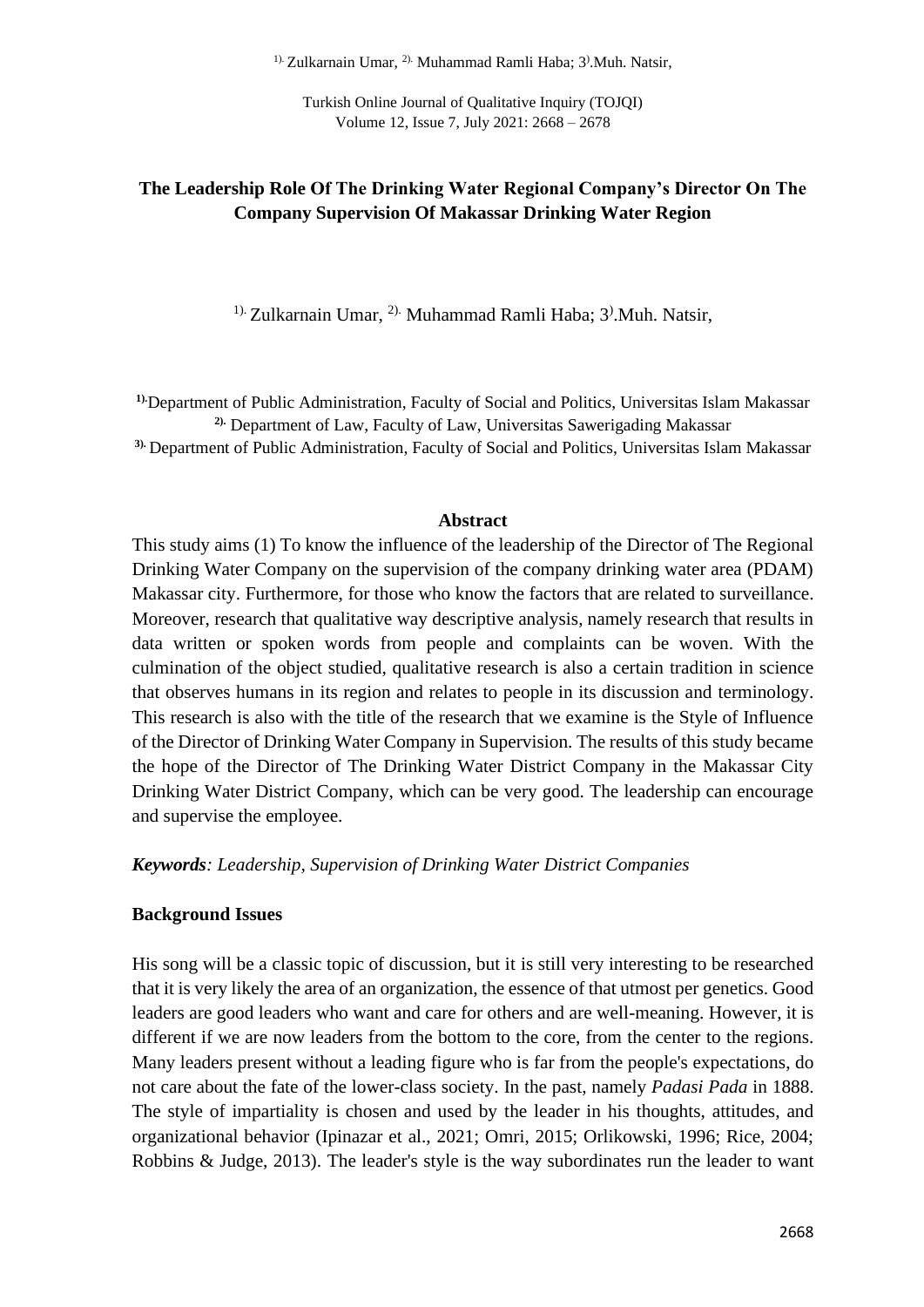cooperation and work well for the organization of the goal (Araujo et al., 2021; Başkan, 2020; Pawar et al., 2020; Toprak, 2020).

In this case, it is a role in the public service. Public service is a service activity by public service providers on the efforts of the expectations of the service and the organizers of legislation number (Decree of the Minister of Empowerment of State Apparatus No. 63 of 2003 concerning General Guidelines of Public Service Providers). Service providers of work center units in government agencies that directly provide services to public service. The nature of public services is the service for the community that will embody the obligation of government officials as servants of the community. Excellent service translation of the word "Excellent Service," which is excellent service or the best service. So excellent service in this regard as the customer hopes (Pawar et al., 2020). Public service or often called public service, only forms of services, both public goods and services that in principle become dependents and a direction where central government agencies, in the region, and the environment of State-Owned Enterprises or Regional Owned Enterprises, in the framework of business both the community and the framework of legislation. This is what victims of government agencies for the organization is always the best for the best service from the community.

PDAM is a regionally owned enterprise that is included in the service providers that periodically profit by providing clean services from the community in an area. PDAM is one of the government agencies with many things related to services related to shaded services the item, in this case, is the air with purely clean air. The main activity of PDAM Makassar city is clean air transportation; where PDAM there is one thing regional companies classified by the government for clean air education for the community.

### **Theoretical Studies**

# **1. Leadership**

Understanding Başkan (2020), the element of anxiety about civility is the activity for individuals or individuals and groups' art. Arokiasamy & Tamah (2021) states that man is the leader of every man, and man will be asked upon the top of his peak in the future. The man is at least able to be a leader of his own. Every organization has its leaders, which are ideally adhered to and respected by its subordinates. A leaderless organization will be a leader. Therefore, there must be a leader and his subordinate directors to achieve the goals of individuals, groups, and organizations. With the district style of words style subordinates, to be willing to cob the same and berk creation with his commands.

Furthermore, according to Daft (1992), leadership can influence people to achieve organizational goals. This definition has the idea that leaders engage with others in achieving their goals. Alternatively, it can be said that leadership can influence people to achieve organizational or corporate goals. Power is the ability possessed by a leader to influence others. Leadership power encourages vision, creativity, and change in the organization to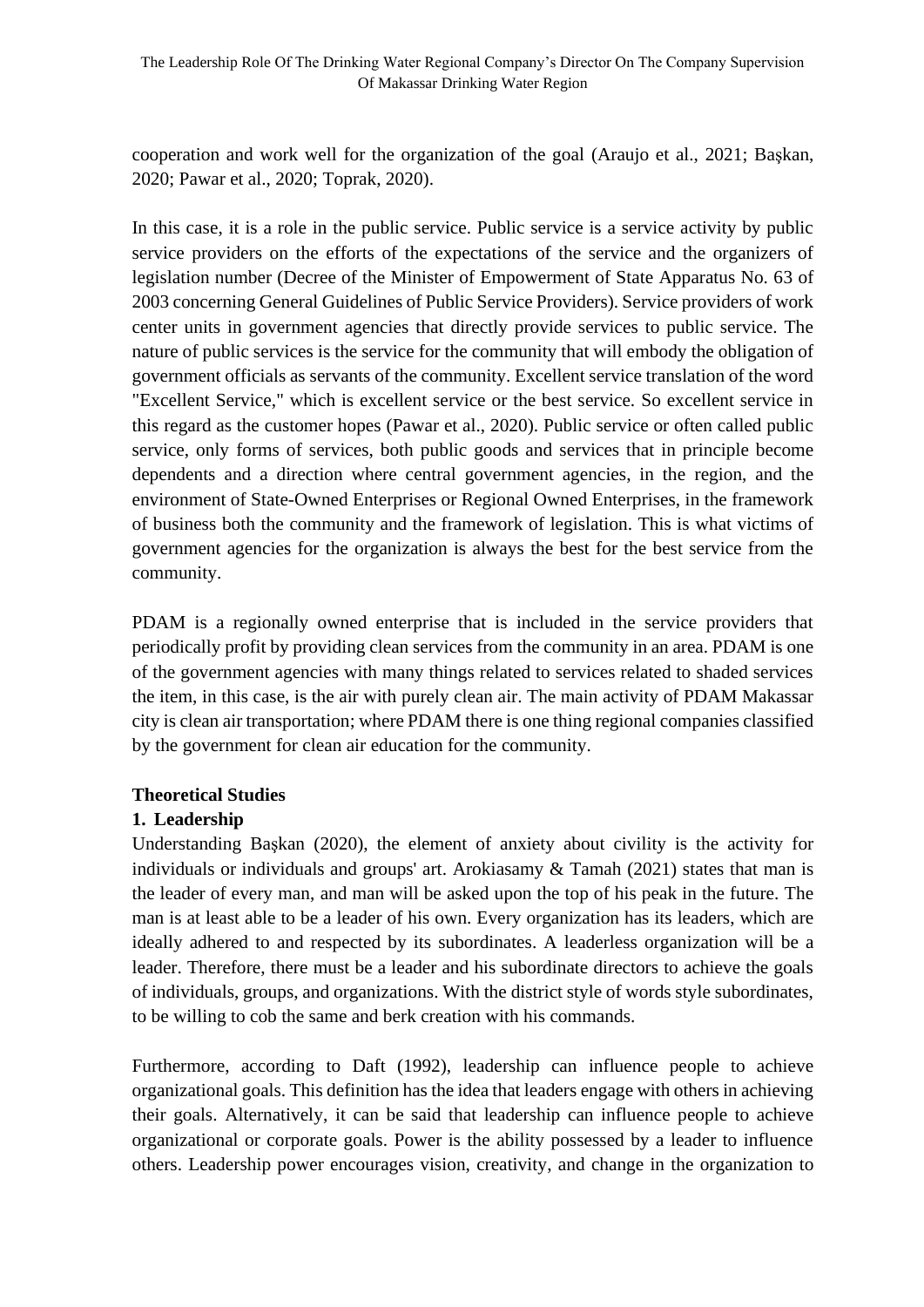encourage employees to be able to improve their performance to achieve organizational goals. Dubrin (Goethals et al., 2003) states that leadership is an effort to influence many people through communication to achieve goals. Leadership also influences people with instructions or commands and actions that cause others to act or respond and cause positive change. Leadership can be in the form of forces that motivate and coordinate organizations to achieve goals; it is the ability to create confidence and support among subordinates to achieve organizational goals. From some of the leadership definitions put forward by the above figures, it can be concluded that leadership is an effort to influence people/groups/organizations in order to achieve common goals.

Concerning this research, leadership in supervising PDAM Makassar city can be achieved under its objectives. From the description above, it can be concluded that leadership has a strong influence on employee productivity. The role of human factors always pays attention to the desire and ability of every employee to the institution both in government and in the company; human factors must always be maintained and developed. The ability to grow the will and workability of employees is the leader's duty in identifying and activating the motivation of employees to perform well, which will eventually increase the company's productivity.

### **2. Leadership Role in Surveillance**

According to Cappelli et al.(2015), supervision instruction is whatever efforts and actions to know to what extent to carry out the task to which elements and goals are victimized. According to Shabbir et al.(2021), supervision is the process of organizational activities for what is running with which plans are also very large. González-López (2021) suggest that understanding supervision is one of the management functions for what to do to keep the work running to the standards that already exist in planning with surveillance, devastating, extravagance, misappropriation, and other obstacles in the future.

Therefore, the curiosity of supervision what is or good what is raised, at that time need criteria, norms, standards and measures about the results as a deserved value. By then, supervision of one of the management functions is particularly important, so management experts, in his opinion about the management function, always insist on what is important. In the cases that occur in the organization, there is no unresolved time in settlement of the budget and excessive other activities that manage the plan. It is very important to supervise in an organization so that the organization or the name of organization size becomes, to the extent of the organization's supervision. Even in modern management, management supervision can no longer be as so with other management functions.

Regional Drinking Water Company Law No.32 of 2004 on Local Government adheres to policies that encourage the development of regional autonomy so that the policies implemented by the region under its needs. This is done so that granting regional autonomy really touches the root of the problem, which is the welfare of the people in the region. In connection with the granting of the authority to regulate and take care of the interests of the local community (Carroll et al., 2008; Dincer & Gunalp, 2020; Yackee, 2006; Yao & Liu,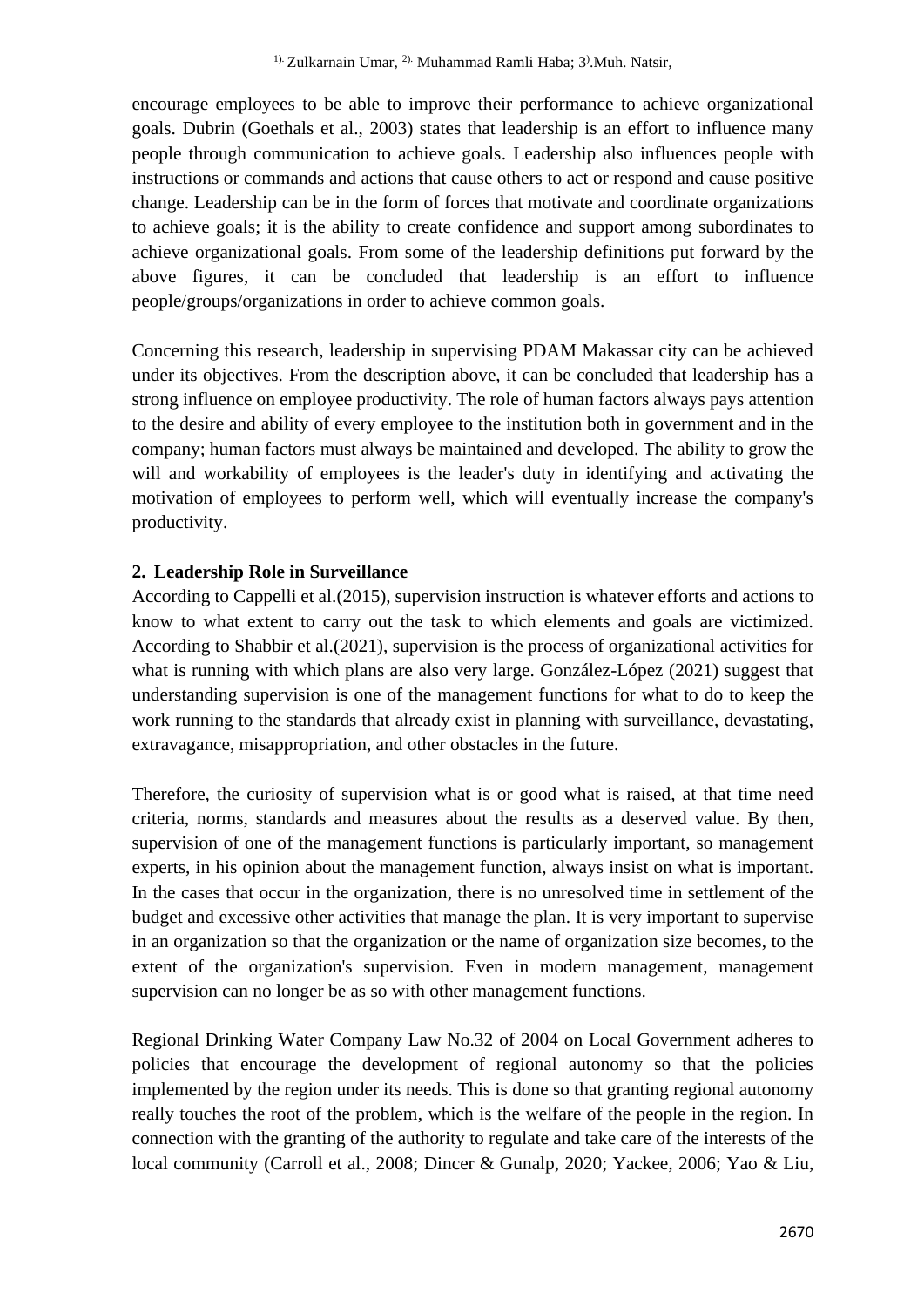2019). Regional Drinking Water Company (PDAM), as one of the drinking water service facilities, has a very strategic role in accelerating the improvement of the public health of Indragiri Hulu. This strategic role is obtained because the Regional Drinking Water Company (PDAM) is a dense health facility in technology and solid experts.

This role is more prominent considering the emergence of epidemiological changes in disease, changes in demographic structure, development of science and technology, changes in the socio-economic structure of the community, and services that are more qualified, friendly, and able to meet the needs that demand changes in health care patterns in Indonesia in general and the people of Makassar in particular. Regional Drinking Water Company (PDAM), as one of the drinking water service facilities, has a very strategic role in accelerating the improvement of public health in Indragiri Hulu Regency. This strategic role is obtained because the Company Drinking Water Area (PDAM) is a health facility that is dense technology and solid experts. This role is more prominent considering the emergence of changes in disease epidemiology, changes in demographic structure, development of science and technology, changes in the socio-economic structure of the community, and more quality services, friendly and able to meet the needs that demand changes in health care patterns in Indonesia (Regional Drinking Water Company (PDAM).

#### **Research Method**

This type of research is qualitative and descriptive analysis (Creswell & Creswell, 2017), define qualitative methodology as a research procedure that produces descriptive data in the form of written or spoken words from people and behaviors that can be observed by describing the circumstances studied. In comparison, Hardin (2008) define that qualitative research as a certain tradition in social sciences fundamentally depends on the observation of humans in their region and relates to those people in their language and terms of terms. Furthermore, the link with this research examines the Role of Leadership in Supervision in The Company Drinking Water District Of Makassar City.

Any informant that is dropped has important information about an object. Informants are the ones who are divided with the person being investigated, the incident, or all who have names. Regarding sampling techniques, qualitative research has no samples but no purposive sampling. In this study, researchers used purposive sampling, that is, the technique of the scope of people selected based on certain criteria that researchers, with the purpose of research Informant there are cornered have important information about an object. Informants are the ones who are divided with the person being investigated, the incident, or all who have names. For data collection, the researchers dealing with the Director of PDAM Makassar city is a credible and competent source in providing information about Supervision In Surveillance in PDAM Makassar City, and Director also Human Resources PDAM as many as three people and ordinary employees as many as three people.

### **Data Analysis Techniques**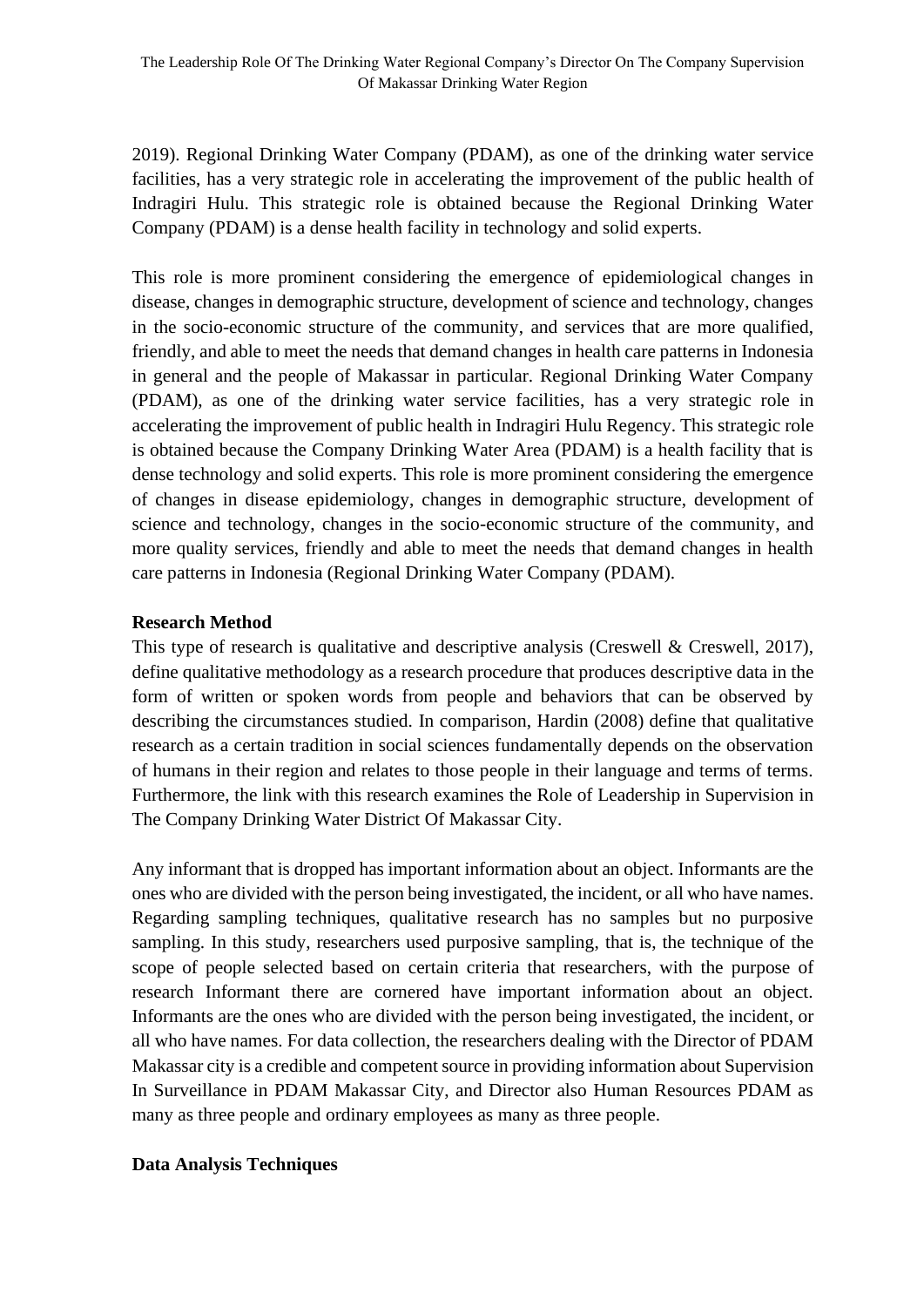In this study, the author uses descriptive analysis, a data analysis overview of Supervision In Supervision In Companies Drinking Water Area Makassar. The data analysis model read by Miles et al.,(2014) begins with data collection, reduction data, and an image of which steps are as follows:

- a) Reduction data, this stage researchers choose which data is considered relevant and important that becomes the role of relationships in the supervision of the drinking water area Makassar company.
- b) Data presentation, in the presentation of this data, is presented based on the interesting things on the problem studied, integrated into method and theory.
- c) Image and data copyright, which applies to the final data and sincerity at the analysis stage, so that researchers make the words of the role of supervision in the company drinking water area of Makassar.

# **Results of Research and Discussion Leadership Role in Surveillance**

When researchers studied the role of research in surveillance in PDAM Makassar City. PDAM is a regional enterprise engaged in drinking water services and held on the economic principles of Pancasila-based companies that are located among others democracy to maintain tools for the community's welfare. The supervision of the leadership can be the word of the leader. Service without the command of the leader is considered based on the operational procedures. The leader can also suggest to his employees that the leadership supervises all operational cooperation and services. Supervision in the company drinking water of Makassar city is very well organized in the duties and obligations that want to live. The oversight of a systematic effort is the standard faithful to planning for information curated systems.

Surveillance is very important in it without the supervision of the work is not well. Also, the leadership must be really good fair with subordinates and always give hope to PDAM performance either directly or directly indirectly. The intricacies of this company and its oversight also really made the researchers cringe because of the service. The Leadership in Supervision in PDAM Makassar city is very good because more leaders can encourage and good supervision the performance of employees so that the employees do not feel desperate in the leadership. Leaders must be their subordinates to their superiors, after which the leader must know his character and each other's work. Supervision is very important in the pack of a plan. In the supervision, the planning by the management can meet and run well. as well as the work that we do without a leader, the work is not curated.

# **Factors that Hinder and Support Leadership Roles in Surveillance**

One of the PDAM Makassar City employees has several factors that always hinder the smooth work of PDAM Makassar employees. By the supporting factors in the Makassar municipal drinking water regional company. Then the work will be smooth. As well as how good relations between superiors and subordinates. After that, there are also inhibitory factors such as a person's ability to work, supporting relationships that always guide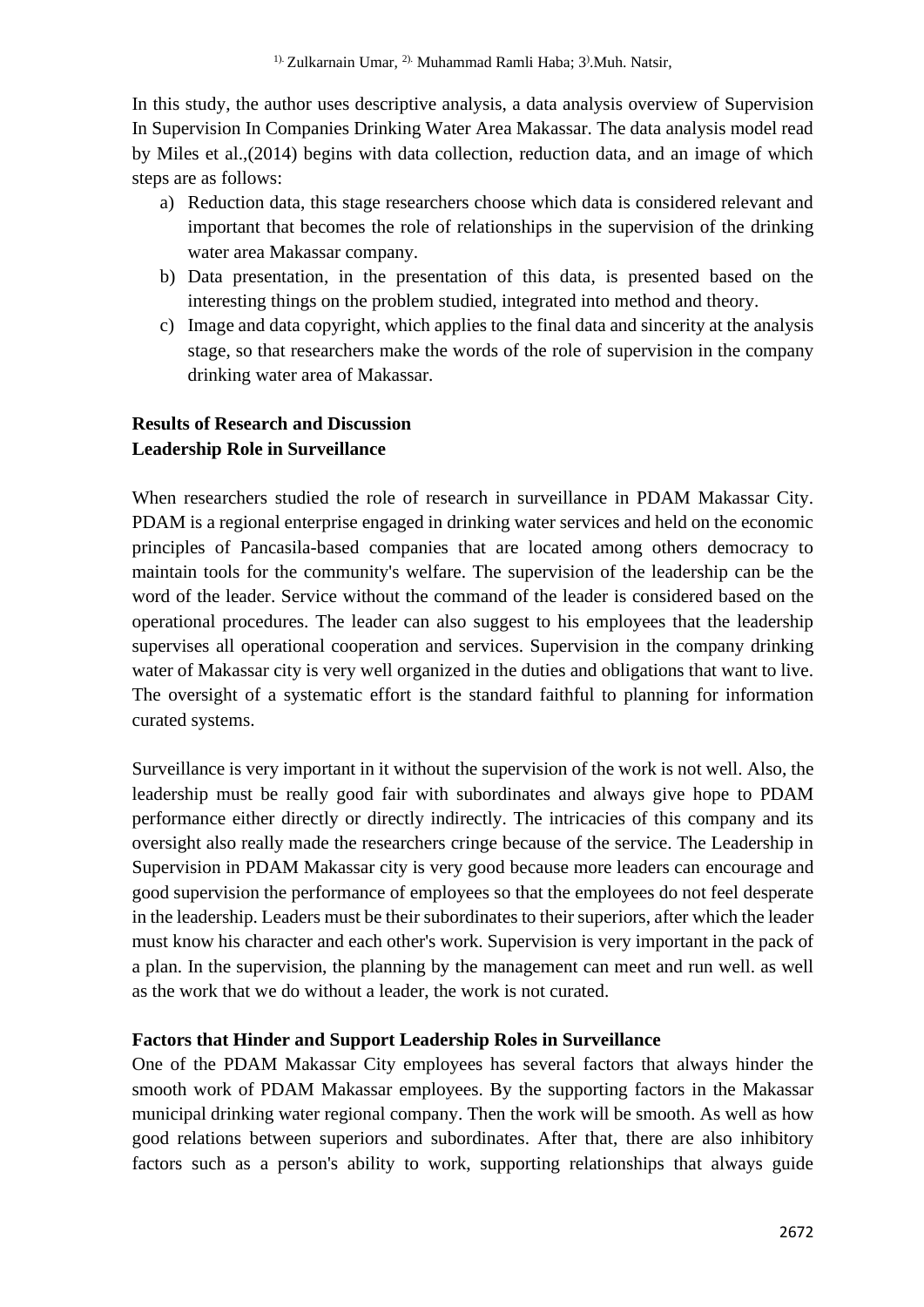superiors and subordinates, and maintaining an attitude in work. The inhibitory factor is that the welfare of salaries and employee incentives have not been maximized. There are certain supporting factors for the smooth work of employees in a company so that in carrying out their activities do not feel burdened. There are also inhibitory factors that feel the employee's work is irregular—for example, explained by the informant PDAM Makassar city employees. Inhibitory factors include the lack of employee awareness of the importance of leadership style in supervision in PDAM Makassar City. And the lack of interaction between personnel or between superiors and subordinates. In addition, the supporting factor is always confirmation between the Director of PDAM and his employees and does not put forward orders between superiors and those in the order."

## **Discussion**

## **1. Leadership Role in Surveillance**

After making in-depth observations of leadership in surveillance, so as a researcher gives an idea of the phenomena that exist in this study. The Role of a Leader in PDAM Makassar City. The ruler is the leader and will be asked about his leadership (his people)," (H.R. Bukhari and Muslim of Abdullah ibn Umar). The first leadership task attached to a person is the task of leading oneself. In carrying out his duties, he is required to be a responsible, true, independent, strong, intelligent, and wise person like a leader. The leader's style is one that has a burden of responsibility on his shoulders, so there are tasks that he must carry out during his leadership,

Leaders are required to know their specific roles in order to be able to lead in a directed manner. Leading means exercising trust. Leading a group means exercising a form of shared responsibility governed by one person in the form of mutual consent. A leader has a duty related to his role in carrying out leadership. In the company of the drinking water area of Makassar city, the leader must carry out his capacity as a leader properly and properly, including in terms of motivating his employees. In the implementation, sometimes there is a problem faced by a leader in a company. One example is that the message delivered by the Director of PDAM Makassar city to employees cannot be interpreted properly by its employees. This resulted in the performance of employees of the Makassar Municipal Drinking Water Company being slow, and the running of government wheels became hampered. However, there are not many problems arising from the performance of these employees, as well as said employee informants must be in a different way because each employee has a different character. Therefore, a leader further improves personal relationships with his employees.

In this approach, there will be an ongoing relationship between all employees. Indeed, the worst of the leaders are those who make it difficult for their people to leaders not to do wrong by troubled the lives of their people. Being a leader does not mean getting the chance to live a luxurious life and be filled with pleasure, while its people get difficulties and tribulations.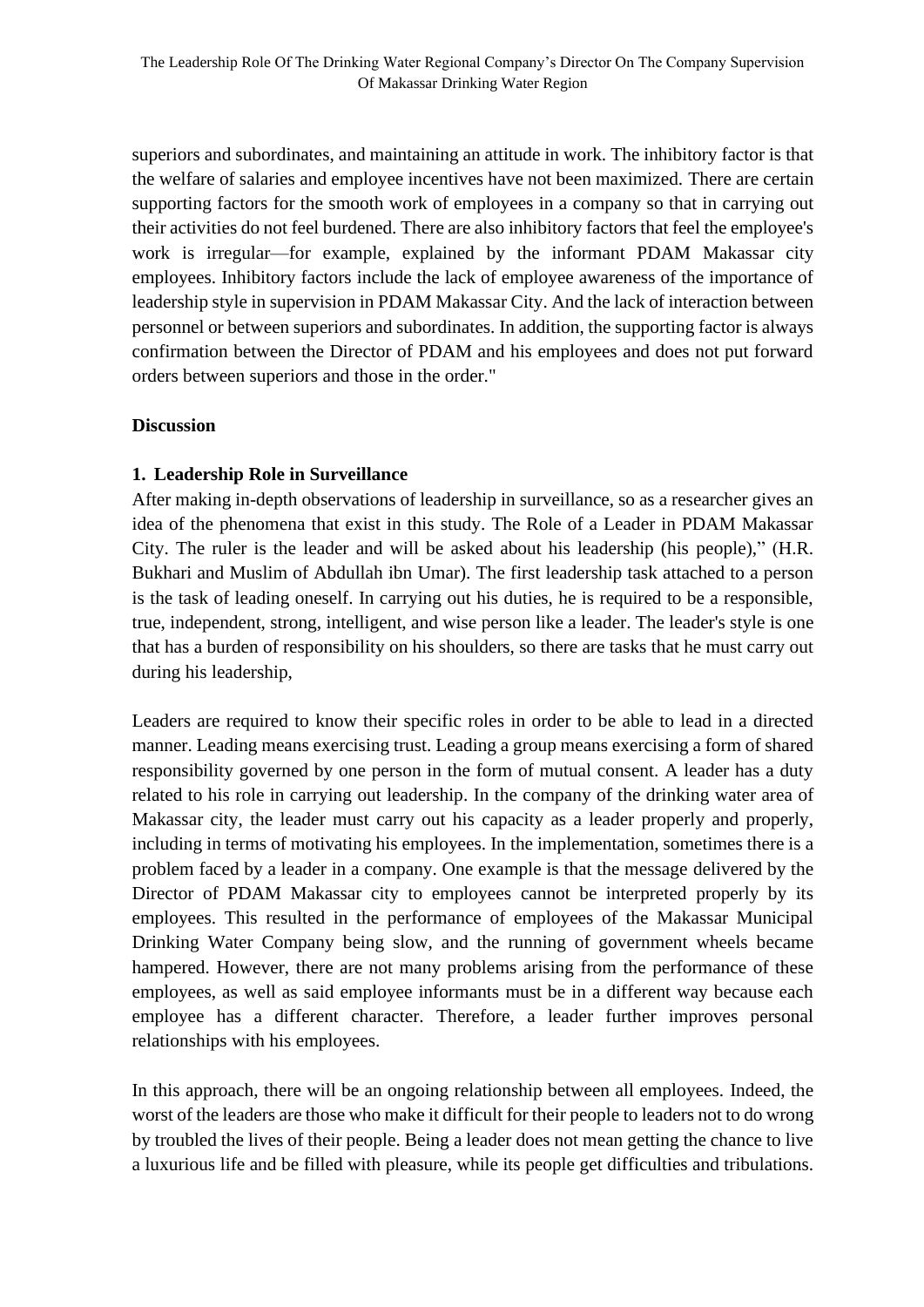Being a leader should make us more motivated to provide solutions for the benefit of society and facilitate the lives of those who were originally filled with pain and misery. Leadership has a very important role in improving employee performance because effective leadership guides the efforts of all workers in achieving organizational goals. Leaders need effective leadership to increase the work motivation of all employees in achieving the organization's goals as a public service agency (Bledow et al., n.d.; Mueller et al., 2020; van Assen, 2019). Thus, leadership can be a good guideline in improving employee performance. The role of leaders in any agency/organization is very important to improve the performance of employees because the leadership can supervise, provide motivation, move, guide, influence, or control the behavior of employees through a constant measuring instrument to achieve the goals that have been set.

# **Some important roles of a leader in carrying out his duties in PDAM Makassar are as follows:**

- a) Being fair *(Arbitrating).* In carrying out a responsibility, the leader will be faced with group problems that lead to the giving of decisions. The leader is required to be fair in making decisions about various problems that exist. Being fair means being able to determine all decisions of the two problems. Leaders who can be fair will certainly be tactically able to make wise decisions to solve a problem.
- b) Giving suggestion (*Suggesting*). A leader is required to give suggestions to members or subordinates. Giving suggestions properly and correctly beneficial to the results obtained at the end of a goal.
- c) Supporting the achievement of objectives (Supplying Objectives). In carrying out its function as a mobilizer of members in a group, a [leader](http://abiummi.com/4-karakter-pemimpin-rasulullah-yang-wajib-ditiru/) is required to support all good things that can be a factor in achieving a group's goals. A leader must be assertive and support all aspects of the trigger for the success of the group's goals. And Leaders are required to have a high spirit in supporting the achievement of goals.
- d) Being a catalyst (Catalyzing). A leader can be said to be a catalyst if able to support all aspects of group's progress with good ideas and actions.
- e) Creating a sense of security (providing security).. A leader is said to create a sense of security if he can continue to think positively, firmly establish, and hold all control with honesty. Leaders who are able to create a sense of security are highly reliable leaders.
- f) Source of Inspiration (Inspiring) Inspiration is an absolute thing needed by all human beings who need the spirit to live life. Inspiration is needed by someone who has an absolute achievement target in life. A good leader will be able to provide good inspiration for each of his subordinates.
- g) Being *Appreciative (Praising).* A good leader needs to have a strong role in respecting a subordinate, both in situations and good or bad heart conditions, the leader must be able to behave dynamically in respecting his subordinates, a leader clearly requires this humble attitude in realizing the ideal form of leadership for his subordinates.

Based on Kassotaki (2019) opinion, leadership is a relationship in which one leader influences the other party to work together willingly to do related tasks to achieve what the leader wants. Furthermore, leadership activities influence the behavior of others so that they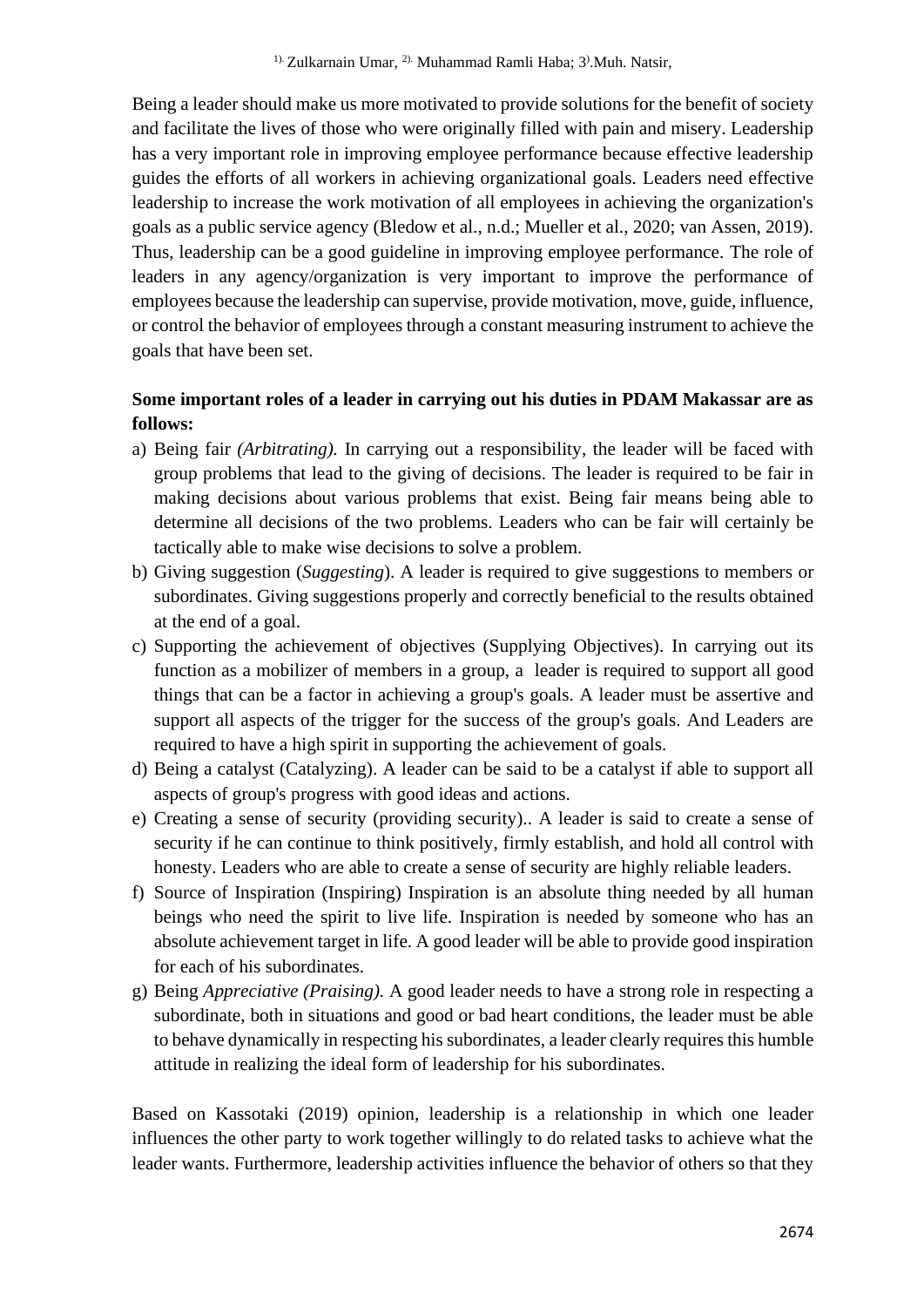will be directed to a specific purpose (Rosing et al., 2011). Every behavior carried out by a leader will certainly affect the person in his supervision to achieve his desired goals.

## **2. Factors That Hinder and Support leadership roles in supervision**

After making in-depth observations of the Makassar Municipal Drinking Water Regional Company, there are several supporting factors and inhibitory factors to the leadership style in supervision: 1) Supporting Factors: a) Good relationship or interaction between superiors and subordinates (*Relationship*) Relationships that always guide between superiors and subordinates do not put forward orders between superiors and those in command; b) Work atmosphere that understands each other in that case is the superior and subordinate; c) Facilities and infrastructure that are very helpful that significantly work in spirit.

## **Inhibitory Factors**

Any company that performs its duties on leadership in surveillance must find a variety of problems that cause poor employee performance results are most likely the company does not know or realize those problems. However, after the author conducted the research, it can be known what problems are often faced by the Makassar Municipal Drinking Water Regional Company.

Regional Drinking Water Company (PDAM) Makassar city in carrying out its activities to the role of leadership in the supervision, some several phenomena and problems occur, namely:

- a) Welfare (salary and incentives) employees cannot perform the duties and responsibilities if they get salaries and incentives under their work. Employees do not try to find other income if the company notices their welfare. Thus, employees can focus on carrying out all tasks and jobs given. If employees feel that their salary and incentive are lacking because the company does not notice employee welfare, they will tend to seek additional income. Efforts to find additional income can affect the concentration of these employees so that they do not focus on their basic work, which will result in a poor leadership role in the supervision of the employee concerned.
- b) Lack of employee awareness of the importance of leadership role in awareness supervision is one of the important aspects of creating or improving leadership. It is important to obey all rules and norms in carrying out work or activities' awareness in supervision. Without the awareness or willingness to be an effective employee, then the performance is increasingly impossible to create.

# **Conclusion**

The influence of leadership style in supervision in the company drinking water area of Makassar city can be said very good because there is an honest, fair, firm, and objective leader in conducting oversight in the Makassar Municipal Drinking Water Regional Company. Factors that inhibit and support the influence of leadership style in supervision,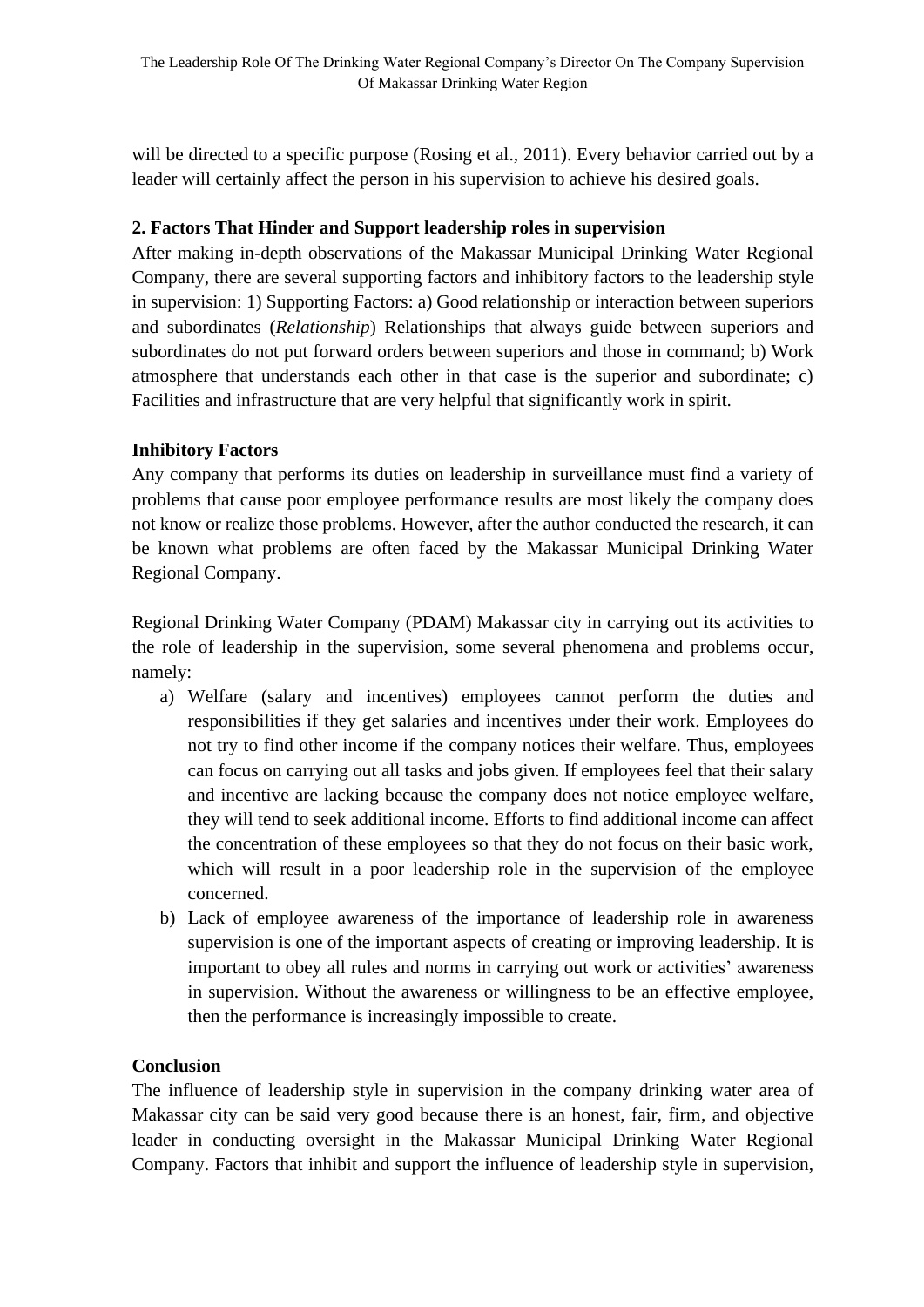namely interaction (relationship) between superiors and subordinates in addition to supporting factors there are also inhibitory factors that are the welfare of employee salaries have not been maximized. And the lack of interaction between the employee and his superiors.

#### **Suggestion**

Leadership style in supervision should be, the leader pays more attention to the employee to be able to improve and discipline in completing his work. Supervision conducted by the leader in the control of subordinate activities in completing the task to go in the direction that must be achieved in order to complete the work under the right time and If in the implementation of its duties employees who deviate or violate the existing rules of the applicable provisions required sanctions or reprimand from the leadership of PDAM Makassar City; This sanction is not as a tool of punishment but as a means of control as well as advice for the leadership to pay attention to his subordinates, by giving sanctions or reprimands in order to encourage employees not to repeat their mistakes so that they can work properly.

#### **References**

- Araujo, L. M. de, Priadana, S., Paramarta, V., & Sunarsi, D. (2021). Digital leadership in business organizations: an overview. *International Journal of Educational Administration, Management, and Leadership, 2 (1), 45-56. https://doi. org/10.51629/ijeamal. v2i1*, *18*.
- Arokiasamy, A. R. A., & Tamah, A. (2021). A Study on Shaping Academic Leadership in Thailand's Public Universities: The Role of Legislation and Organizational Culture. *International Journal of Educational Administration, Management, and Leadership*, 5– 14.
- Başkan, B. (2020). Toxic Leadership in Education. *International Journal of Educational Administration, Management, and Leadership*, 97–104.
- Bledow, R., Frese, M., & Mueller, V. (n.d.). *Ambidextrous Leadership for Innovation: The Influence of Culture*. https://doi.org/10.1007/BF01063457
- Cappelli, P., Singh, H., Singh, J., & Useem, M. (2015). Indian business leadership: Broad mission and creative value. *The Leadership Quarterly*, *26*(1), 7–12. https://doi.org/https://doi.org/10.1016/j.leaqua.2014.12.001
- Carroll, P., Deighton-Smith, R., Silver, H., & Walker, C. (2008). Rethinking Regulation. In *Minding the Gap* (hal. 73–88). ANU Press. http://www.jstor.org/stable/j.ctt24hdst.12
- Creswell, J. W., & Creswell, J. D. (2017). *Research design: Qualitative, quantitative, and mixed methods approaches*. Sage publications.
- Daft, R. L. (1992). Organization theory and design, West, St. *Paul, MN*, 554–571.
- Dincer, O., & Gunalp, B. (2020). The effects of federal regulations on corruption in U.S. States. *European Journal of Political Economy*, *65*, 101924. https://doi.org/https://doi.org/10.1016/j.ejpoleco.2020.101924
- Goethals, G. R., Sorenson, G., Burns, M., & Burns, J. M. (2003). Leadership in the Digital Age. *The Encyclopedia of Leadership*, 1–5.
- González-López, M. (2021). Teaching management to reading and writing in children of elementary school. *International Journal of Educational Administration, Management,*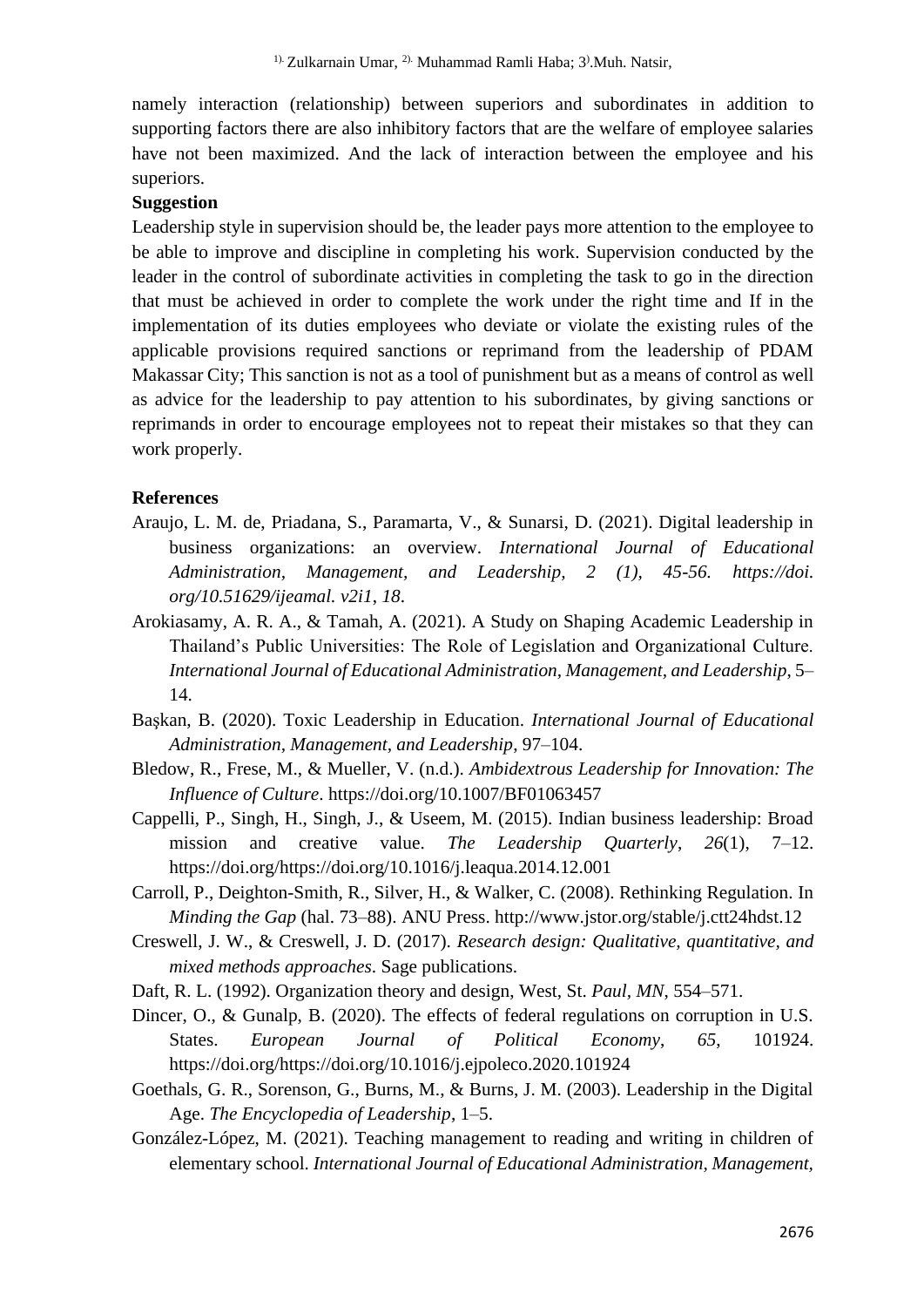*and Leadership*, 27–34.

- Hardin, R. (2008). Normative Methodology. *The Oxford Handbook of Political Methodology*, *September*, 1–14. https://doi.org/10.1093/oxfordhb/9780199286546.003.0002
- Ipinazar, A., Zarrabeitia, E., Belver, R. M. R., & Martinez-De-alegría, I. (2021). Organizational culture transformation model: Towards a high performance organization. *Journal of Industrial Engineering and Management*, *14*(1), 25–44. https://doi.org/10.3926/jiem.3288
- Kassotaki, O. (2019). Explaining ambidextrous leadership in the aerospace and defense organizations. *European Management Journal*, *37*(5), 552–563. https://doi.org/https://doi.org/10.1016/j.emj.2019.04.001
- Miles, M. B., Huberman, A. M., & Saldana, J. (2014). Qualitative data analysis: A method sourcebook. In *CA, US: Sage Publications*.
- Mueller, J., Renzl, B., & Will, M. G. (2020). Ambidextrous leadership: a meta-review applying static and dynamic multi-level perspectives. *Review of Managerial Science*, *14*(1), 37–59. https://doi.org/10.1007/s11846-018-0297-9
- Omri, W. (2015). Innovative behavior and venture performance of SMEs: The moderating effect of environmental dynamism. *European Journal of Innovation Management*, *18*(2), 195–217. https://doi.org/10.1108/EJIM-02-2013-0015
- Orlikowski, W. (1996). Improvising Organizational Transformation Over Time : A Situated Change Perspective by Improvising Organizational Transformation over Time : A Situated Change Perspective To appear in Information Systems Research. *Information Systems Research*, *7*(1), 63–92.
- Pawar, A., Sudan, K., Satini, S., & Sunarsi, D. (2020). Organizational Servant Leadership. *International Journal of Educational Administration, Management, and Leadership*, 63–76.
- Rice, M. F. (2004). Organizational Culture, Social Equity, and Diversity: Teaching Public Administration Education in the Postmodern Era. *Journal of Public Affairs Education*, *10*(2), 143–154. https://doi.org/10.1080/15236803.2004.12001354
- Robbins, S. P., & Judge, T. A. (2013). *Organizational behavior* (Vol. 4). New Jersey: Pearson Education.
- Rosing, K., Frese, M., & Bausch, A. (2011). Explaining the heterogeneity of the leadershipinnovation relationship: Ambidextrous leadership. *Leadership Quarterly*, *22*(5), 956– 974. https://doi.org/10.1016/j.leaqua.2011.07.014
- Shabbir, T., Naz, K., & Trivedi, S. D. (2021). Perceived Organizational Support and Employee Performance. *International Journal of Educational Administration, Management, and Leadership*, 35–44.
- Toprak, M. (2020). Leadership in Educational. *International Journal of Educational Administration, Management, and Leadership*, 85–96.
- van Assen, M. F. (2019). Empowering leadership and contextual ambidexterity The mediating role of committed leadership for continuous improvement. *European Management Journal*. https://doi.org/10.1016/j.emj.2019.12.002